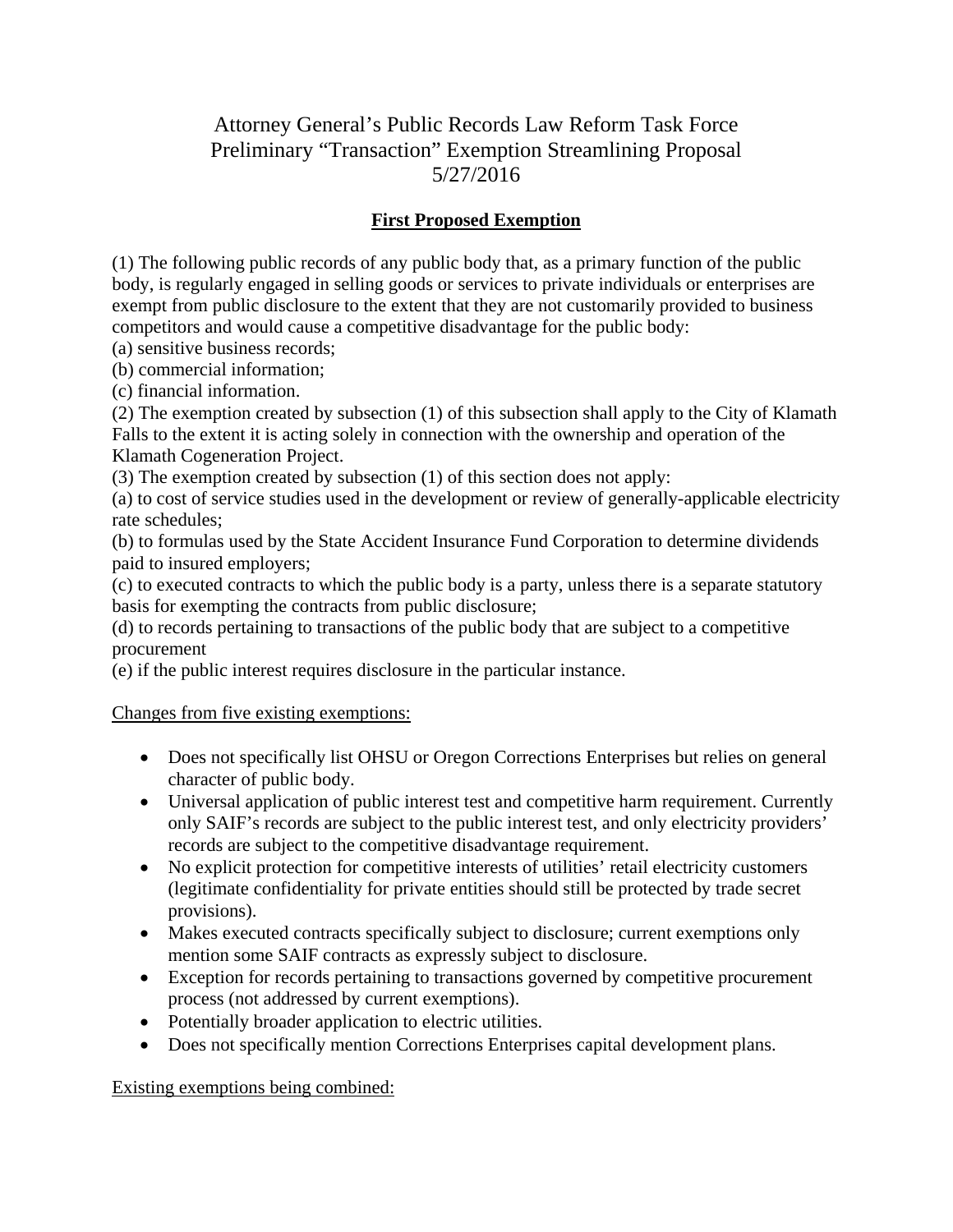192.501(34) Sensitive business records or financial or commercial information of the State Accident Insurance Fund Corporation that is not customarily provided to business competitors. This exemption does not: (a) Apply to the formulas for determining dividends to be paid to employers insured by the State Accident Insurance Fund Corporation; (b) Apply to contracts for advertising, public relations or lobbying services or to documents related to the formation of such contracts; (c) Apply to group insurance contracts or to documents relating to the formation of such contracts, except that employer account records shall remain exempt from disclosure as provided in ORS 192.502 (35); or (d) Provide the basis for opposing the discovery of documents in litigation pursuant to the applicable rules of civil procedure.

192.502(22) Sensitive business records or financial or commercial information of the Oregon Health and Science University that is not customarily provided to business competitors.

192.502(26) Sensitive business, commercial or financial information furnished to or developed by a public body engaged in the business of providing electricity or electricity services, if the information is directly related to a transaction described in ORS 261.348, or if the information is directly related to a bid, proposal or negotiations for the sale or purchase of electricity or electricity services, and disclosure of the information would cause a competitive disadvantage for the public body or its retail electricity customers. This subsection does not apply to cost-ofservice studies used in the development or review of generally applicable rate schedules.

192.502(27) Sensitive business, commercial or financial information furnished to or developed by the City of Klamath Falls, acting solely in connection with the ownership and operation of the Klamath Cogeneration Project, if the information is directly related to a transaction described in ORS 225.085 and disclosure of the information would cause a competitive disadvantage for the Klamath Cogeneration Project. This subsection does not apply to cost-of-service studies used in the development or review of generally applicable rate schedules.

192.502(30) Sensitive business records, capital development plans or financial or commercial information of Oregon Corrections Enterprises that is not customarily provided to business competitors.

#### **Second Proposed Exemption (Alternative to Third)**

To protect the ability of public bodies to compete fairly in financial transactions, the following records are temporarily exempt from public disclosure:

(1) Writings prepared by or under the direction of faculty of public educational institutions, in connection with research, until publicly released, copyrighted or patented, unless the public interest requires earlier disclosure in the particular instance.

(2) Information relating to the appraisal of real estate prior to its acquisition or sale, until the transaction is completed, unless the public interest requires earlier disclosure in the particular instance.

(3) The monthly reports prepared and submitted under ORS 293.761 and 293.766 concerning the Public Employees Retirement Fund and the Industrial Accident Fund, for a period of up to 90 days after the end of the calendar quarter.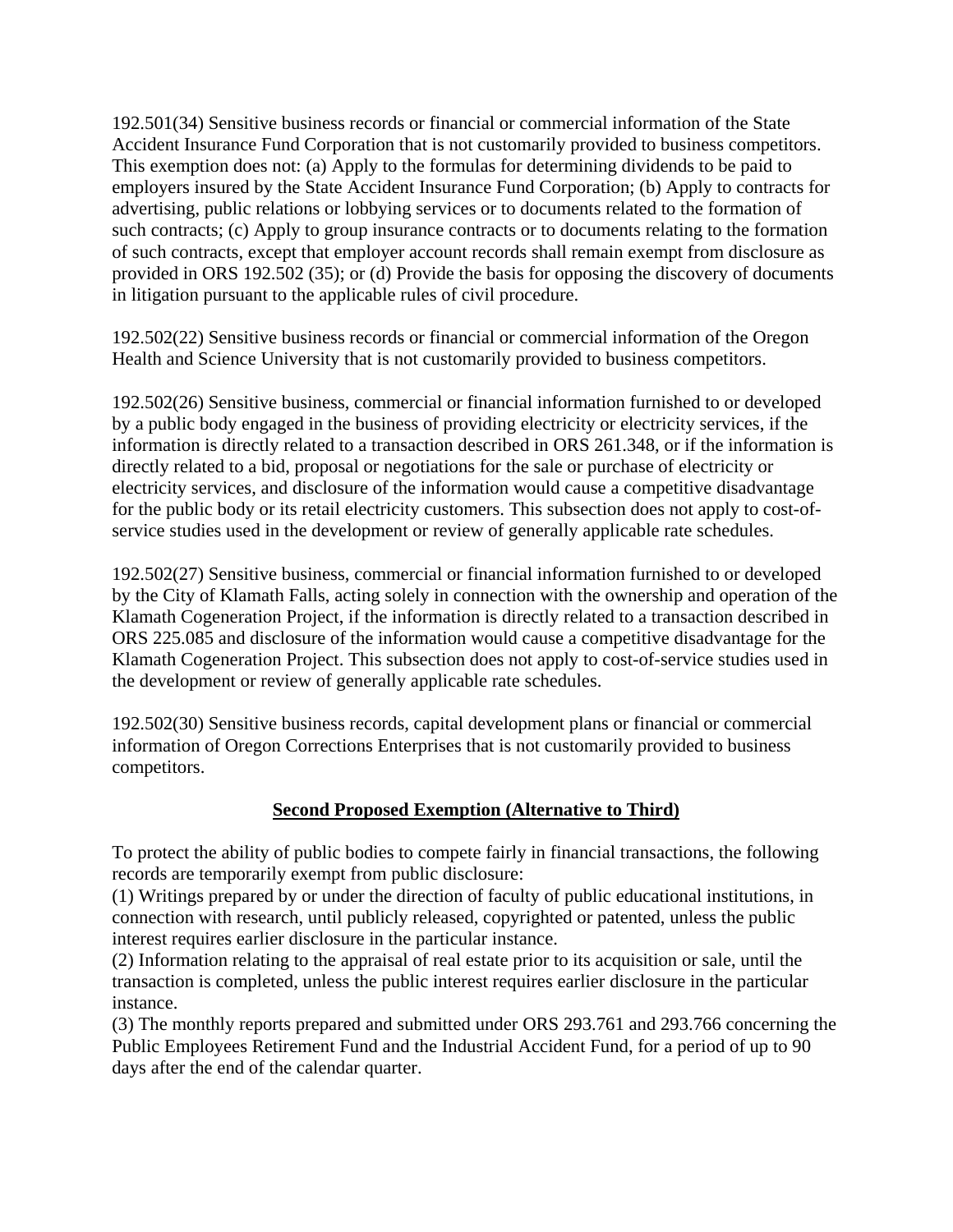(4) Information related to a transportation project proposed under ORS 367.800 to 367.824, including but not limited to the project's design, management, financing and other details, until: (a) The department shares the information with a local government, metropolitan planning organization or area commission on transportation under ORS 367.804(3)(c); or (b) The department completes its evaluation of the proposed project and has selected the proposal for negotiation of an agreement.

(5) Records of or submitted to the State Treasurer, the Oregon Investment Council or the agents of the treasurer or the council relating to active or proposed publicly traded investments under ORS chapter 293, including but not limited to records regarding the acquisition, exchange or liquidation of the investments. For the purposes of this subsection: (a) The exemption does not apply to: (A) Information in investment records solely related to the amount paid directly into an investment by, or returned from the investment directly to, the treasurer or council; or (B) The identity of the entity to which the amount was paid directly or from which the amount was received directly. (b) An investment in a publicly traded investment is no longer active when acquisition, exchange or liquidation of the investment has been concluded.

#### Changes from five existing exemptions:

• No substantive changes.

#### Existing exemptions being combined:

192.501 (6) Information relating to the appraisal of real estate prior to its acquisition.

192.501(14) Writings prepared by or under the direction of faculty of public educational institutions, in connection with research, until publicly released, copyrighted or patented.

192.502(13) Records of or submitted to the State Treasurer, the Oregon Investment Council or the agents of the treasurer or the council relating to active or proposed publicly traded investments under ORS chapter 293, including but not limited to records regarding the acquisition, exchange or liquidation of the investments. For the purposes of this subsection: (a) The exemption does not apply to:

(A) Information in investment records solely related to the amount paid directly into an investment by, or returned from the investment directly to, the treasurer or council; or (B) The identity of the entity to which the amount was paid directly or from which the amount was received directly.

(b) An investment in a publicly traded investment is no longer active when acquisition, exchange or liquidation of the investment has been concluded.

192.502(15) The monthly reports prepared and submitted under ORS 293.761 and 293.766 concerning the Public Employees Retirement Fund and the Industrial Accident Fund may be uniformly treated as exempt from disclosure for a period of up to 90 days after the end of the calendar quarter.

367.804(5) Except as provided in subsection (6) of this section: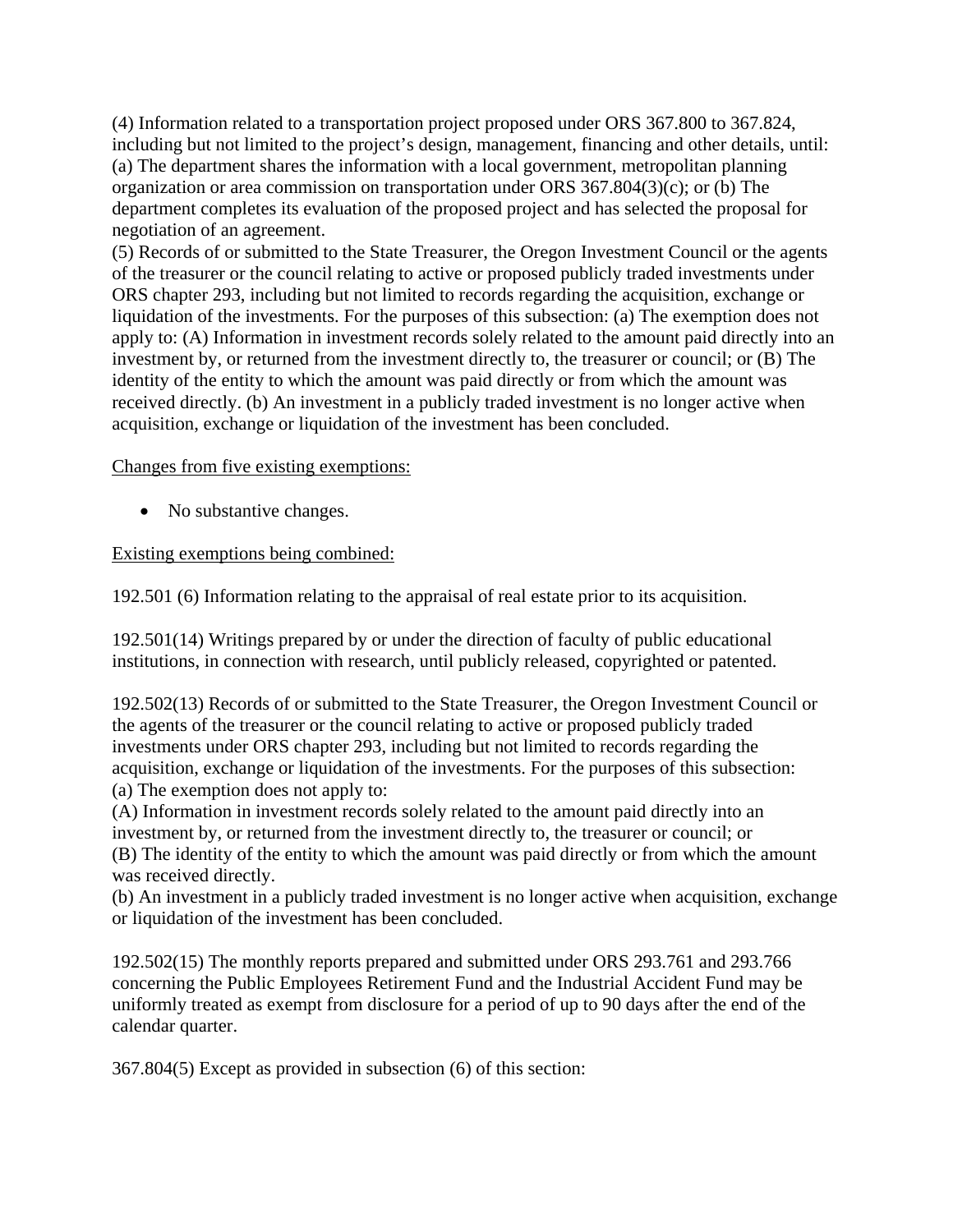(a) Information related to a transportation project proposed under ORS 367.800 to 367.824, including but not limited to the project's design, management, financing and other details, is exempt from disclosure under ORS 192.410 to 192.505 until:

(A) The department shares the information with a local government, metropolitan planning organization or area commission on transportation under subsection (3)(a)(C) of this section; or (B) The department completes its evaluation of the proposed project and has selected the proposal for negotiation of an agreement.

(b) After the department has either shared the information described in paragraph (a) of this subsection with a local government, metropolitan planning organization or area commission on transportation, or has completed its evaluation of the proposed project, the information is subject to disclosure under ORS 192.410 to 192.505.

# **Third Proposed Exemption (Alternative to Second)**

(1) Writings prepared by or under the direction of faculty of public educational institutions, in connection with research, until publicly released, copyrighted or patented.

(2) Records of or submitted to a public body pertaining to active or proposed publicly traded investments that the public body is authorized to make, including but not limited to records regarding the acquisition, exchange or liquidation of the investments. For the purposes of this subsection:

(a) The exemption does not apply to:

(A) The amount paid directly into an investment by, or returned from the investment directly to, the public body; or

(B) The identity of the entity to which the amount was paid directly or from which the amount was received directly.

(b) An investment in a publicly traded investment is no longer active when acquisition, exchange or liquidation of the investment has been concluded or abandoned.

(3) (a) Information pertaining to a proposed capital project or acquisition of a public body, to the extent that disclosure of the information:

(A) Is likely to increase the cost of the proposed project to the public body;

(B) Is not otherwise required by law; and

(C) Has not been made to any individual other than employees of the public body or employees of other public bodies that are also involved in the project

(b) For purposes of this subsection, "capital project or acquisition" means the acquisition, maintenance or improvement of real property, structures, and roads.

# Changes from five existing exemptions:

- Exemptions related to investments made available to entities other than the Treasury, PERF and the Industrial Accident fund.
- Exemptions for highway projects and real estate appraisals combined into a broader exemption for capital projects and acquisitions.

# Existing exemptions being combined:

192.501 (6) Information relating to the appraisal of real estate prior to its acquisition.